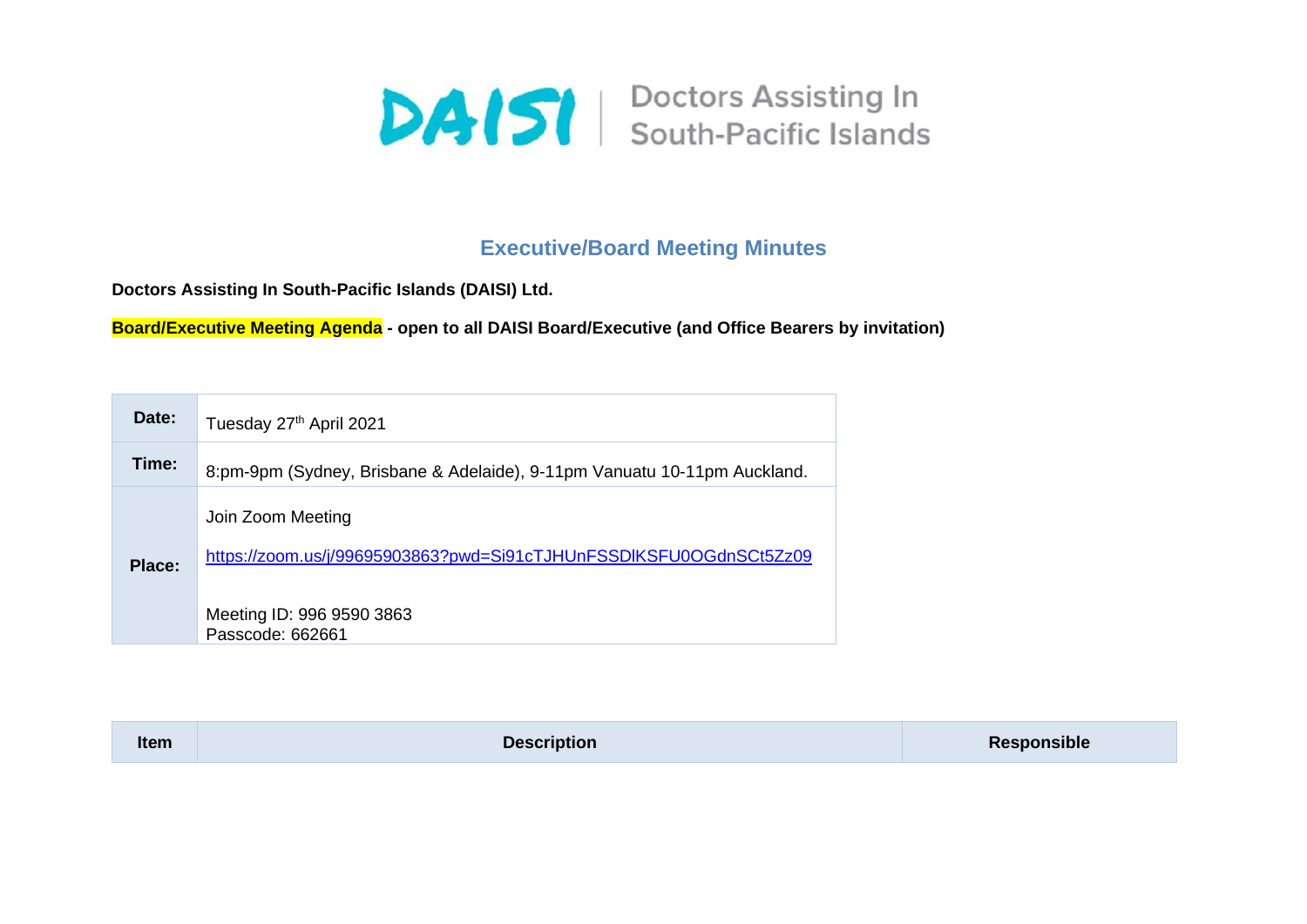| 1              | <b>Welcome</b><br>Confirmation of attendance to board meeting received in advance from:<br>Matt Rickard, Peter Hewett, Sepehr Lajevardi, Christophe Berney, Gary McKay, Mark<br>Taffa, Konrad Richter                                                                                                                                                                                                                                                                                                                                                                                                                                                                                                                         | <b>Chair - Matt Rickard</b>                |
|----------------|-------------------------------------------------------------------------------------------------------------------------------------------------------------------------------------------------------------------------------------------------------------------------------------------------------------------------------------------------------------------------------------------------------------------------------------------------------------------------------------------------------------------------------------------------------------------------------------------------------------------------------------------------------------------------------------------------------------------------------|--------------------------------------------|
| $\overline{2}$ | <b>Apologies</b><br>Apologies: Dr Danny Kozman, Dr Santee Santhanam, Dr carina Chow, Lyndell Landers,<br><b>Basil Leodoro</b>                                                                                                                                                                                                                                                                                                                                                                                                                                                                                                                                                                                                 | Co Deputy Chair - Danny<br><b>Kozman</b>   |
| 3              | <b>Conflict of Interests to be declared</b>                                                                                                                                                                                                                                                                                                                                                                                                                                                                                                                                                                                                                                                                                   | <b>Chair - Matt Rickard</b>                |
| 4              | Review of actions from previous board meeting<br>ZOOM sessions aimed at education & support to South Pacific<br>ACFID Code of Conduct (Code Self Assessment) Re-Application 2 <sup>nd</sup> April<br>ANCP/DFAT preparation & application Unlikely to be able to apply until 2022.<br>$\bullet$<br>MOU renewal with Solomon Islands<br>Shipping Container to Solomon Islands to be fully funded by DAISI<br>New PO Box for DAISI (PO Box 679, Crows Nest, NSW, 1585)<br>Webjet refunds to those who lost money due to COVID cancellation in 2020<br>ANZ reapplication online banking authority requiring 2 signatures (complaint<br>with ACFID cheque signatory's policy)<br>Cancelling of ANZ Merchant Bank (EFTPOS) terminal | <b>Secretary Gary McKay</b>                |
| 5              | Acceptance of minutes of previous board meeting                                                                                                                                                                                                                                                                                                                                                                                                                                                                                                                                                                                                                                                                               | Deputy Chair - Christophe<br><b>Berney</b> |
| 6              | <b>Chairperson's report</b><br>DAISI Charity ball for 2021?<br>Future shipping containers?<br>Advertising for new General Manager?<br>Aims/Goal/Objectives statement for ZOOM sessions                                                                                                                                                                                                                                                                                                                                                                                                                                                                                                                                        | <b>Matt Rickard</b>                        |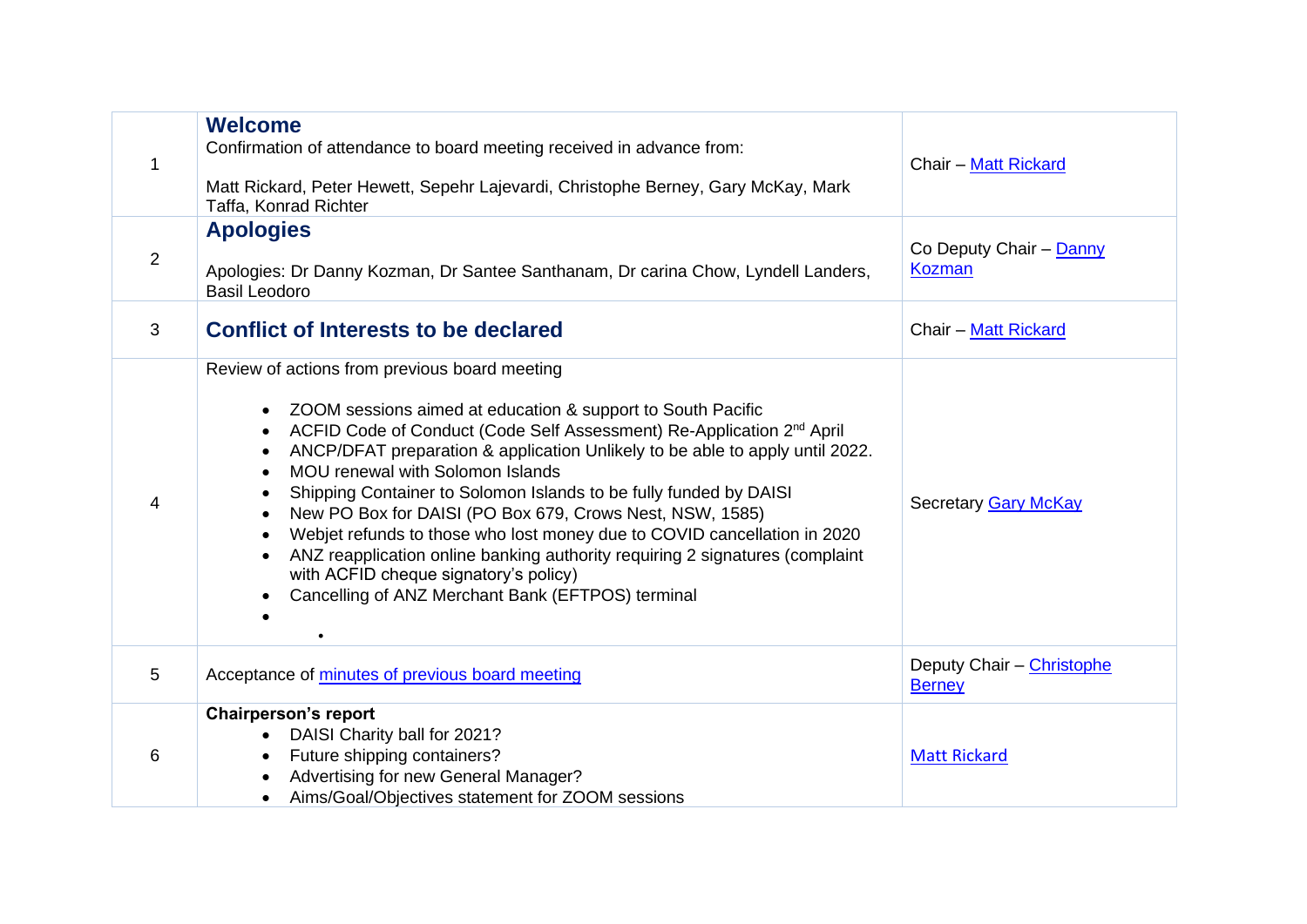|                                                             | $\bullet$                                                                                                                                                                                 | Teaching? Real time case discuss (eg like a MDT?)               |  |
|-------------------------------------------------------------|-------------------------------------------------------------------------------------------------------------------------------------------------------------------------------------------|-----------------------------------------------------------------|--|
|                                                             |                                                                                                                                                                                           |                                                                 |  |
|                                                             |                                                                                                                                                                                           | Filling of empty positions (Shipping & Logistics, GM positions) |  |
|                                                             | Non attendance of Office Bearers.                                                                                                                                                         |                                                                 |  |
|                                                             | <b>Treasurer's Report</b>                                                                                                                                                                 |                                                                 |  |
|                                                             | From $2^{nd}$ Feb $-27^{th}$ April 2021 total expenses: \$11,125.58<br>\$4,695.58 Bollinger Shipping<br>\$3,135 Purchase of 20 foot shipping container from Tiger<br>\$215 PO Box renewal |                                                                 |  |
|                                                             | \$3,080 Webjet refunds                                                                                                                                                                    |                                                                 |  |
|                                                             | • Tom Crawley Smith \$902.00                                                                                                                                                              |                                                                 |  |
|                                                             | Julie Moretti \$1,215.00                                                                                                                                                                  |                                                                 |  |
|                                                             | Petrus Kotze \$478.06<br>$\bullet$                                                                                                                                                        |                                                                 |  |
|                                                             | Roumel Valentin \$484.32<br>$\bullet$                                                                                                                                                     |                                                                 |  |
|                                                             | • Peter Bell \$446.79                                                                                                                                                                     |                                                                 |  |
| 8                                                           | From 2 <sup>nd</sup> Feb - 27 <sup>th</sup> April 2021 total income: \$699.01<br>\$<br>\$699.01 ANZ refund<br>\$230.89 ZOOM purchase                                                      |                                                                 |  |
|                                                             | 27th April 2021 DAISI total bank balance: \$4,505.63<br>DAISI total debts: \$00.00                                                                                                        |                                                                 |  |
| The year to date Profit and loss report is presented below: |                                                                                                                                                                                           |                                                                 |  |
|                                                             | <b>INCOME</b>                                                                                                                                                                             |                                                                 |  |
|                                                             | <b>Donations</b>                                                                                                                                                                          | \$20,0833.58                                                    |  |
|                                                             | Interest                                                                                                                                                                                  | 0.82                                                            |  |
|                                                             | <b>Total Income</b>                                                                                                                                                                       | \$20,834.40                                                     |  |
|                                                             | <b>EXPENSES</b>                                                                                                                                                                           |                                                                 |  |
|                                                             | Accounting fees                                                                                                                                                                           | \$950.00                                                        |  |
|                                                             | Advertising                                                                                                                                                                               | 214.39                                                          |  |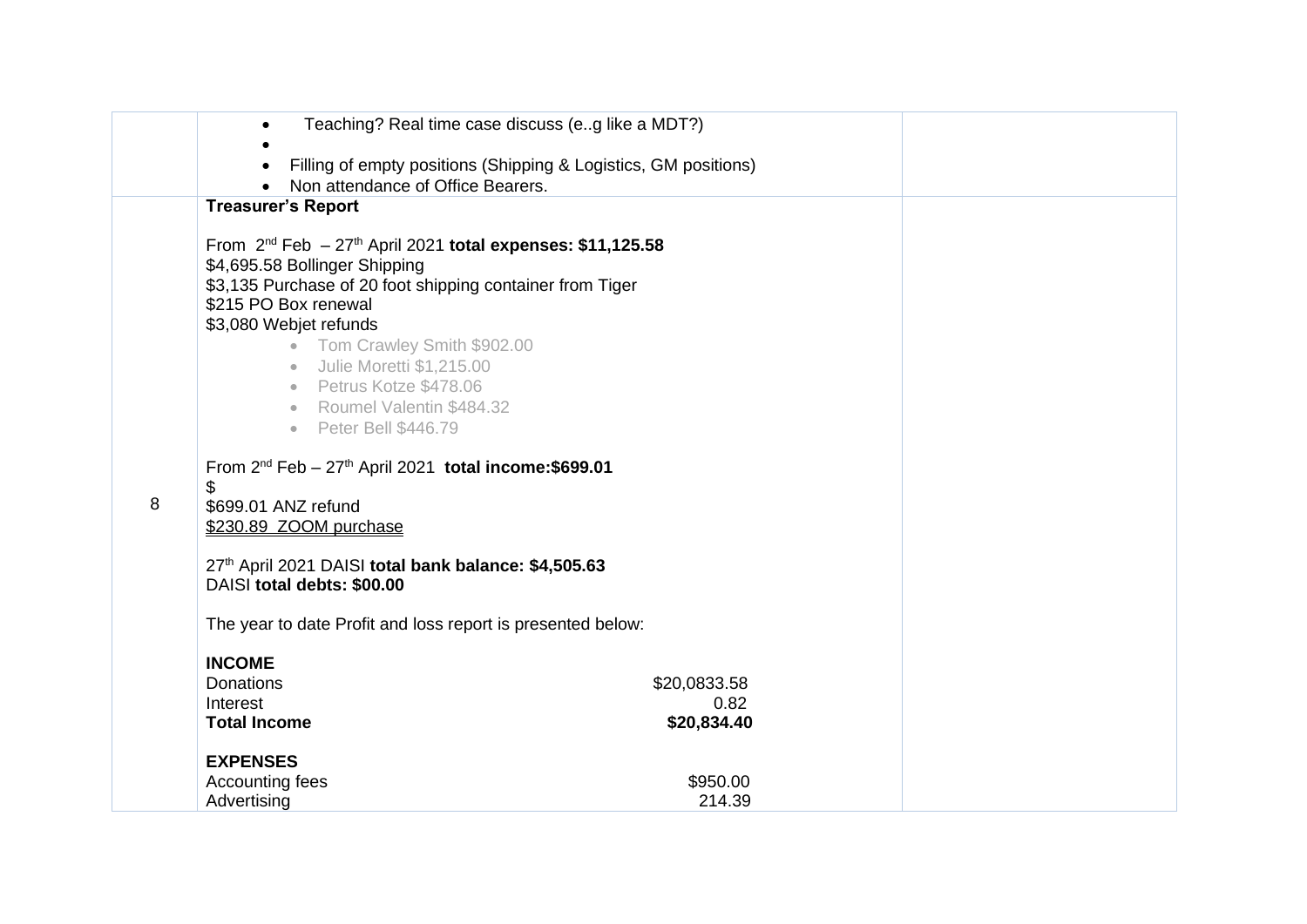|   | <b>Legal Fees</b><br><b>Bank Charges</b><br>Insurance<br>Internet & Website development<br>Postage & courier<br><b>Printing &amp; Stationary</b><br>Telephone<br>ACFID Code of Conduct Training (compulsory all Exec)<br>Subscription<br>International freight/shipping containers<br><b>Total Expenses:</b><br><b>Operating Profit</b><br><b>Net Profit</b><br>*Brackets indicates minus amount.<br><b>Total equity</b> | \$3,820.22<br>47.68<br>\$884.50<br>\$2,189.31<br>\$196.36<br>\$54.51<br>\$73.49<br>\$1,295.45<br>\$247.77<br>\$11,802.98<br>\$21,776.66<br>$(942.26)^*$<br>$(942.26)^*$<br>\$4,505.63 |  |
|---|--------------------------------------------------------------------------------------------------------------------------------------------------------------------------------------------------------------------------------------------------------------------------------------------------------------------------------------------------------------------------------------------------------------------------|---------------------------------------------------------------------------------------------------------------------------------------------------------------------------------------|--|
| 9 | <b>Office Bearer Reports</b><br>Sponsorship Officer - lan Richards<br>Acting Shipping & Logistics Officer - Gary McKay<br>Shipping container ETA Honiara 25 <sup>th</sup> April 2021<br>Increase in cost (\$7,830)<br><b>Country Programme Officers</b><br>PNG – Mark Taffa<br>Solomon Islands - Peter Hewett<br>Vanuatu - Basil Leodoro<br>MOU expired                                                                  |                                                                                                                                                                                       |  |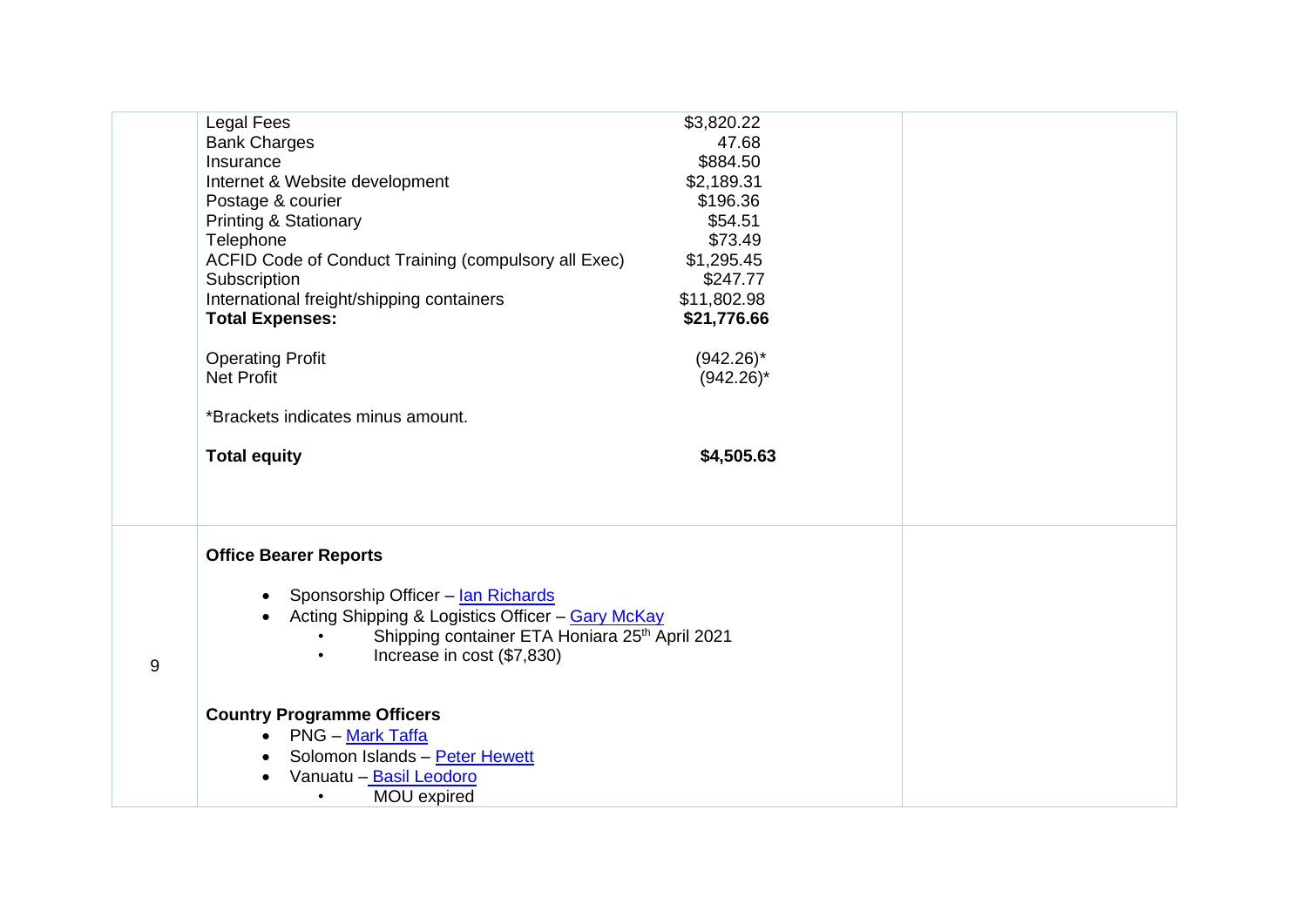|    | Kiribati Harry Lam<br>$\bullet$<br>MOU expired<br>Fiji Konrad Richter<br>$\bullet$<br><b>Audit &amp; Risk Committee</b><br>Sepehr Lajevardi<br>$\bullet$<br>Nili Hali<br>$\bullet$<br><b>Protection Officers</b><br>Erin Yip (Disability) |                 |                                   |
|----|-------------------------------------------------------------------------------------------------------------------------------------------------------------------------------------------------------------------------------------------|-----------------|-----------------------------------|
|    | Nili Hali (Child Protection)<br>Vasu Santhanam (Gender)<br>Lyndell Landers (Environment)<br><b>ZOOM session report</b><br>Gary McKay                                                                                                      |                 |                                   |
| 10 | Questions to board                                                                                                                                                                                                                        |                 | Chairperson - Matt Rickard        |
| 11 | Proposed resolutions                                                                                                                                                                                                                      |                 |                                   |
|    | <b>Proposed resolution</b>                                                                                                                                                                                                                | <b>Moved by</b> | Co Deputy Chair - Danny<br>Kozman |
| a  | That the following recommendations be accepted:<br>DAISI Charity Ball to wait until end of financial year<br>$\bullet$<br>2022                                                                                                            |                 |                                   |